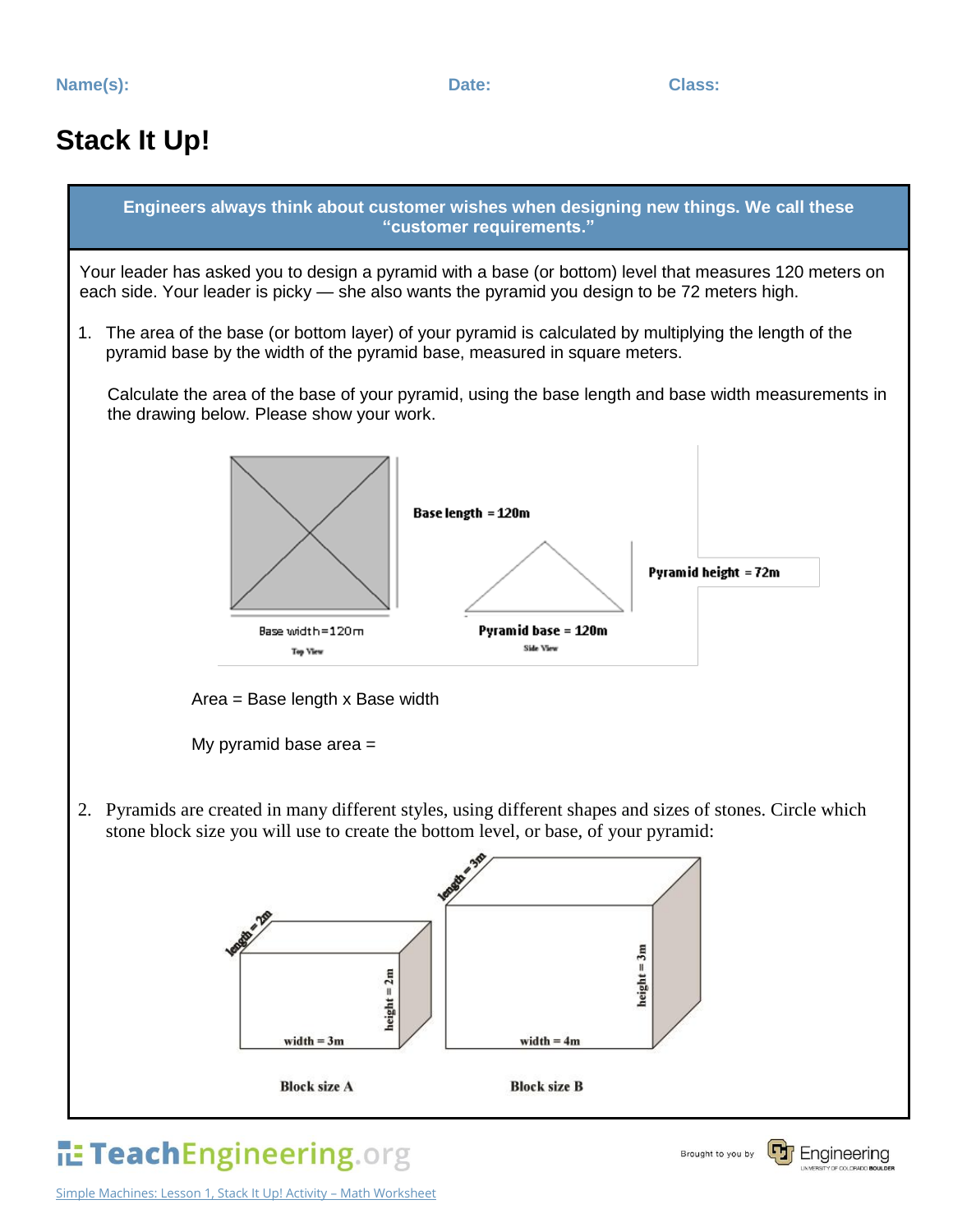**Name(s):** Date: Class:

|    | 3. Calculate the area of the block of stone you have chosen, showing your work.                                                                                                                                                                                                         |
|----|-----------------------------------------------------------------------------------------------------------------------------------------------------------------------------------------------------------------------------------------------------------------------------------------|
|    | Block Area = Block length x Block width                                                                                                                                                                                                                                                 |
|    | My block area $=$                                                                                                                                                                                                                                                                       |
| 4. | To figure out how many blocks the stone cutters must remove from the quarry and transport to build the<br>base of your pyramid, divide the area of the whole base level of your pyramid (your answer to question<br>#1) by the area of one block of stone (your answer to question #3). |
|    | Number of blocks on base level = Base Area $\div$ Block Area                                                                                                                                                                                                                            |
|    | My number of blocks on base level $=$                                                                                                                                                                                                                                                   |
| 5. | The volume of an object is the amount of space it takes up. Find the volume of the stone block you have<br>chosen (either Block size A or Block size B) to make the base of your pyramid. Please show your work.                                                                        |
|    | Volume = Height x Width x Length                                                                                                                                                                                                                                                        |
|    | My stone block volume $=$                                                                                                                                                                                                                                                               |
|    |                                                                                                                                                                                                                                                                                         |
|    | 6. Next, find the volume of the whole base layer of your pyramid by multiplying the area of your base level<br>(your answer to question #1) by the height of the block size you have chosen. Show your work.                                                                            |
|    | Volume of base layer $=$ base area x block height                                                                                                                                                                                                                                       |
|    | My pyramid's base volume =                                                                                                                                                                                                                                                              |
|    |                                                                                                                                                                                                                                                                                         |
|    |                                                                                                                                                                                                                                                                                         |
|    |                                                                                                                                                                                                                                                                                         |

TeachEngineering.org